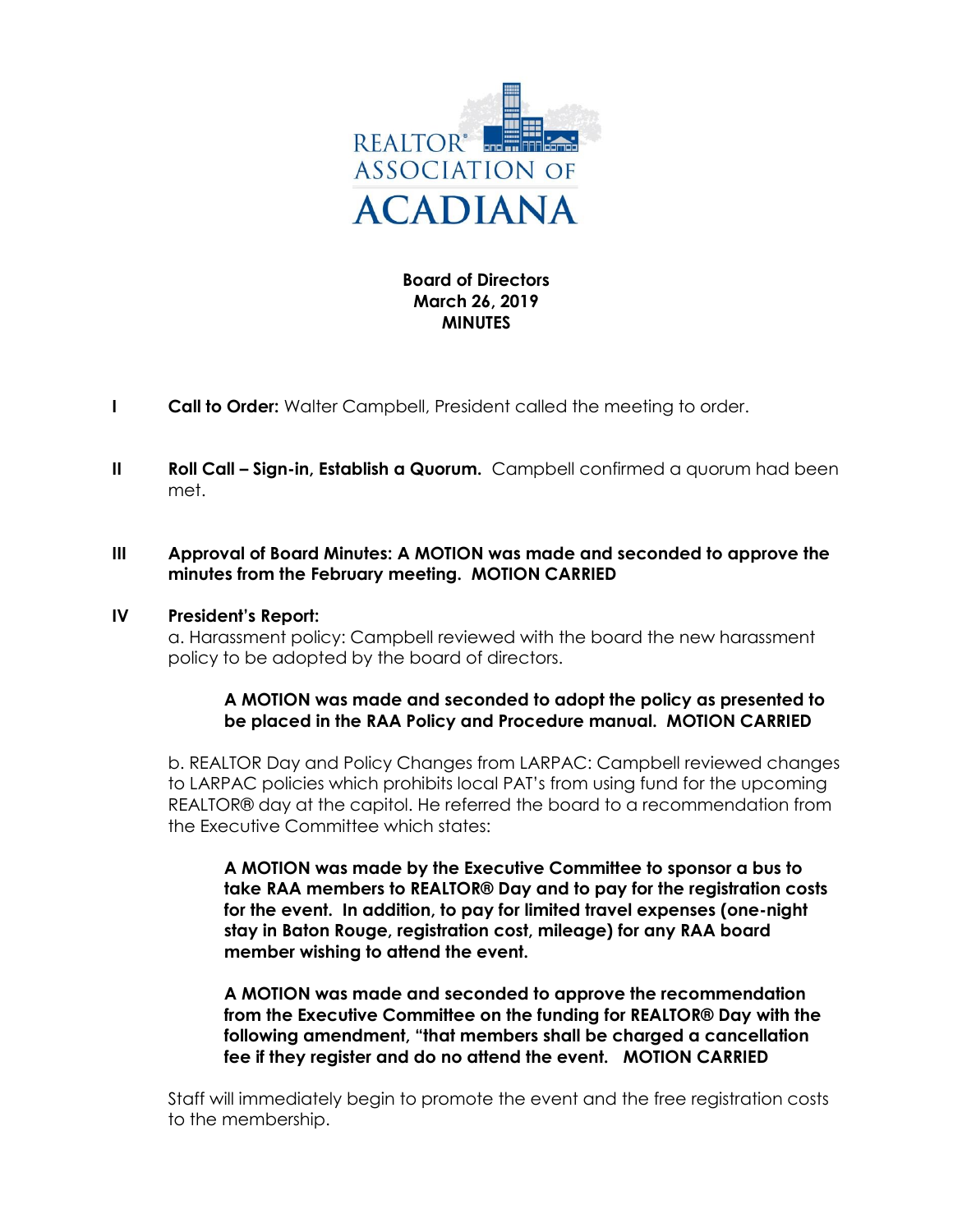c. Report from the AHBA Homeshow: Holliday updated the board on the recent partnership with AHBA for the Acadiana Home & Design Show. The board was in agreement the event was a worthwhile partnership in which raised awareness for the REALTOR® brand. The board recommended that the CEO continue to explore ways in which the two organizations can continue to partner on events.

#### d. Broker- Owned MLS:

## **A MOTION was made and seconded to Enter into Executive Session allowing the CEO and the board attorney to remain. MOTION CARRIED**

## **A MOTION was made and seconded to Exit Executive Session. MOTION CARRIED**

## **A MOTION was made and seconded to accept the report from the recent MLS Administrative hearing. MOTION CARRIED**

**V Treasurer's Report:** Reid Smith updated the board on the current membership statistics. Board members then provided feedback on the calls they had made to welcome new members in February. Smith stated the Prudential account as of February 28<sup>th</sup> was \$987,907.55. He reviewed with the board the current vs actual budgeted figures for 2019. Finally, he referred board members to the attached minutes from thr 1st Quarter Budget & Finance Committee.

## **A MOTION was made and seconded to accept the Treasurer's report as presented and to approve the minutes and recommendations from the 1st Quarter Budget & Finance Committee. MOTION CARRIED**

### **VI Committee Reports:**

a. MLS: Lori McCarthy, MLS Chair reviewed the minutes from the March MLS Meeting. **A MOTION was made and seconded to approve the minutes from the MLS Committee as presented. MOTION CARRIED**

b. YPN: Leslie Guillory, YPN Chair reviewed the minutes from the March YPN meeting**. A MOTION was made and seconded to approve the YPN minutes as presented. MOTION CARRIED**

c. Events: Susan Holliday reviewed the minutes from the recent Events meeting. **A MOTION was made and seconded to approve the minutes from the Events meeting as presented. MOTION CARRIED**

### **VII CEO Report:**

a. Attendance at NAR/ AEI Conference: Holliday referred the board to her written report regarding the activities from her office for the month. In addition, she stated she would be out of the office March 28th- April 2nd for the NAR AEI Conference.

#### **VIII Upcoming Events:**